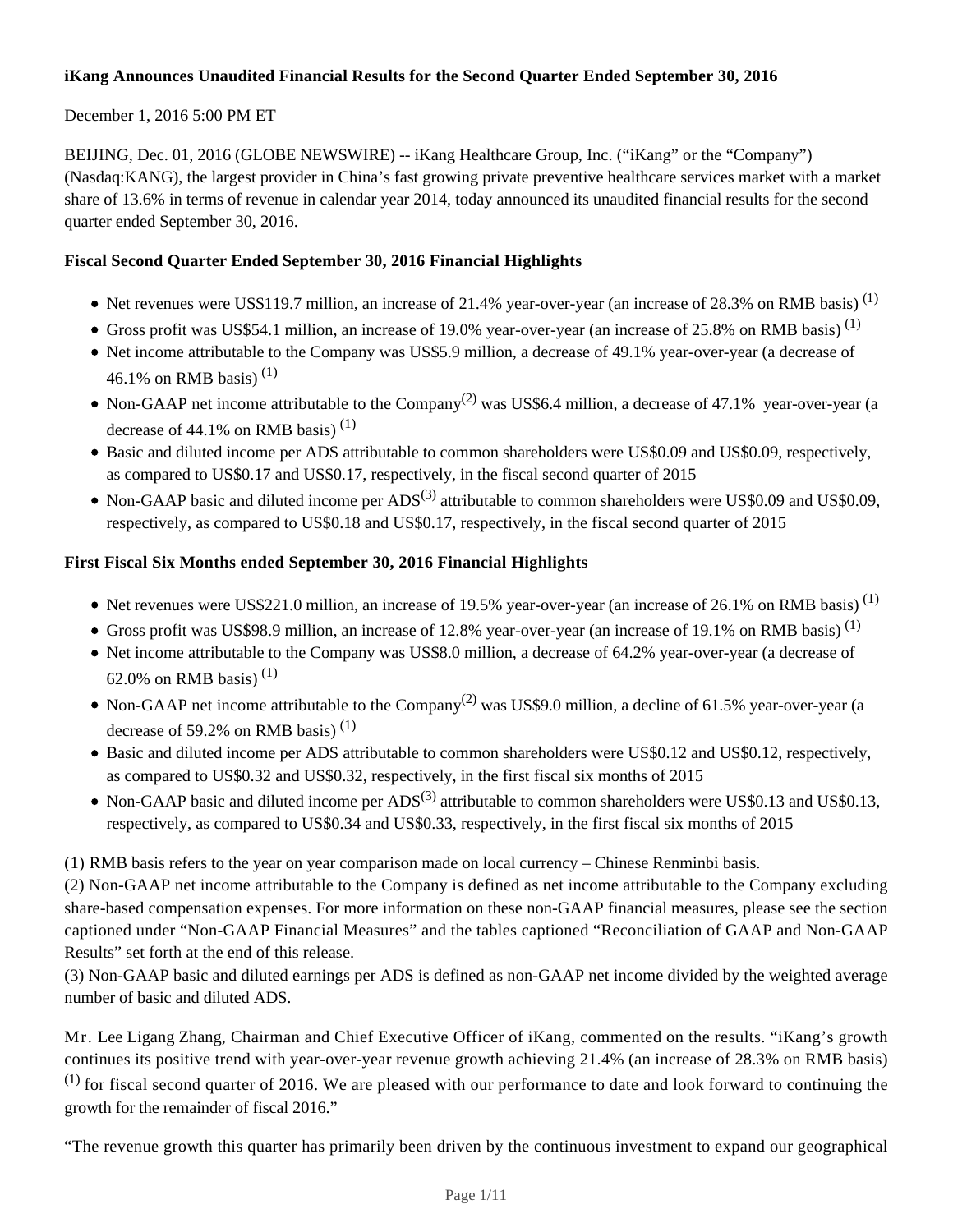coverage and deepen market penetration in high growth tier two and three cities. Compared to September 30, 2015, we have added 18 new medical centers and expanded into six new cities – Foshan, Xi'an, Ningbo, Wuhu, Guiyang and Jinan, bringing our network to 95 medical centers as of September 30, 2016. We expect that 11 more new self-built medical centers will commence operation by the end of the fiscal year ending March 31, 2017. Although our net margin was affected by the accelerated expansion to new cities as well as the one-time cost associated with the ongoing privatization, we have strong confidence that our focus on building new capacity and capabilities in existing and new cities will yield pleasing results in the years ahead."

Mr. Zhang concluded, "In spite of the uncertainties surrounding the privatization, the management remains unwavering in their commitment and focus on strategic priorities of building a sustainable and long-term business that capitalizes on China's fast growing private preventive healthcare sector. We believe that our growth strategy will lead us to solid and continued growth in fiscal 2016 and beyond."

# **FISCAL SECOND QUARTER ENDED SEPTEMBER 30, 2016 UNAUDITED FINANCIAL RESULTS**

#### **Net Revenues**

Net revenues for the fiscal second quarter were US\$119.7 million, representing a 21.4% increase from US\$98.6 million in the same period of the last fiscal year*.* On RMB basis, the revenue growth was 28.3%. As of September 30, 2016, the number of self-owned medical centers totaled 95 compared to 77 as of September 30, 2015. In the quarter, the Company served approximately a total of 1.59 million customer visits under both corporate and individual programs, representing an increase of 27.9% over the fiscal second quarter of 2015.

The table below sets forth a breakdown of net revenues:

| $(US\$ s million            | 2 <sup>nd</sup> Fiscal Quarter Ended<br>September 30, 2016 | 2 <sup>nd</sup> Fiscal Quarter Ended<br><b>September 30, 2015</b> |      | YoY % Change |
|-----------------------------|------------------------------------------------------------|-------------------------------------------------------------------|------|--------------|
| <b>Medical Examinations</b> | 100.1                                                      | 83.6                                                              | 19.8 | %            |
| <b>Disease Screening</b>    | 9.1                                                        | 7.0                                                               | 28.4 | $\%$         |
| <b>Dental Services</b>      | 2.4                                                        | 1.6                                                               | 55.1 | $\%$         |
| <b>Other Services</b>       | 8.1                                                        | 6.4                                                               | 26.7 | $\%$         |
| <b>Total</b>                | 119.7                                                      | 98.6                                                              | 214  | $\%$         |

*Medical Examinations*: Net revenues for the quarter were US\$100.1 million, representing a 19.8% increase from US\$83.6 million in the same period of the last fiscal year, which was in line with the increase in the number of visits.

*Disease Screening*: Net revenues for the quarter were US\$9.1 million, representing a 28.4% increase from US\$7.0 million in the same period of the last fiscal year. Disease screening services refer to the additional services requested by individuals under the basic corporate medical examination programs as a result of individual needs.

*Dental Services*: Net revenues for the quarter were US\$2.4 million, representing a 55.1% increase from US\$1.6 million in the same period of the last fiscal year.

*Other Services*: Net revenues for the quarter were US\$8.1 million, representing a 26.7% increase from US\$6.4 million in the same period of the last fiscal year.

#### **Cost of Revenues**

Cost of revenues for the quarter was US\$65.6 million, representing a 23.5% increase from US\$53.2 million in the same period of the last fiscal year.

#### **Gross Profit and Gross Margin**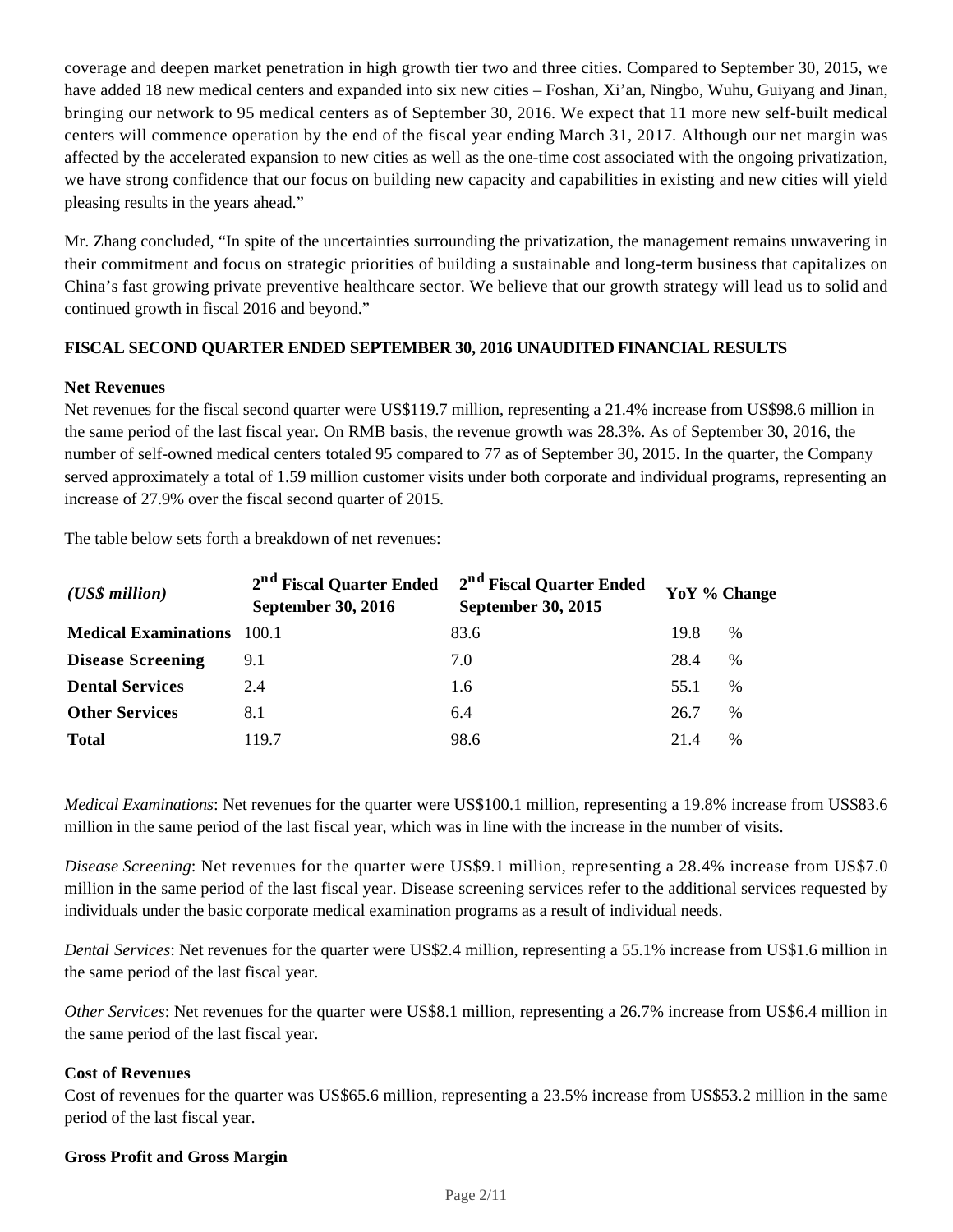Gross profit for the quarter was US\$54.1 million, representing a 19.0% increase from US\$45.5 million in the same period of the last fiscal year. Gross margin for the quarter was 45.2%, as compared to 46.1% in the second quarter of the last fiscal year. Gross margin was diluted mainly due to the addition of newly acquired and self-built medical centers which have lower gross margins due to the ramp up.

## **Operating Expenses**

Total operating expenses for the quarter were US\$39.8 million, representing a 34.9% increase from US\$29.5 million in the same period of the last fiscal year.

### Selling and marketing expenses

Selling and marketing expenses for the quarter were US\$16.6 million, accounting for 13.9% of total net revenues as compared to 14.7% in the same period of the last fiscal year.

#### General and administrative expenses

General and administrative expenses for the quarter were US\$22.4 million, accounting for 18.7% of total net revenues as compared to 14.3% in the same period of the last fiscal year. The increase was mainly due to payroll and rental costs increases, which were associated with our expansion into new geographic areas, and the professional service expenses relating to the privatization.

#### Research and development expenses

Research and development expenses for the quarter were US\$750,000, accounting for 0.6% of total net revenues as compared to 1.0% in the same period of the last fiscal year.

#### **Income from Operations**

Income from operations for the quarter was US\$14.3 million, representing a 10.5% decrease from US\$16.0 million in the same period of the last fiscal year. Excluding share-based compensation expenses of US\$489,000 for both this quarter and the same quarter last year, non-GAAP income from operations for the quarter was US\$14.8 million as compared to US\$16.5 million, which reflected a decline of 10.1% as a result of diluted gross margin and an increase in operating expenses.

#### **Net Income**

Net income attributable to the Company for the quarter was US\$5.9 million, representing a decrease of 49.1% from US\$11.6 million for the same period in the last fiscal year.

Non-GAAP net income for the quarter was US\$6.4 million, representing a decrease of 47.1% from US\$12.1 million for the same period in the last fiscal year.

#### **Basic and Diluted Earnings per ADS**

Basic and diluted income per ADS attributable to common shareholders were US\$0.09 and US\$0.09, respectively, as compared to US\$0.17 and US\$0.17, respectively, in the fiscal second quarter of 2015.

Non-GAAP basic and diluted income per ADS attributable to common shareholders were US\$0.09 and US\$0.09, respectively, as compared to US\$0.18 and US\$0.17, respectively, in the fiscal second quarter of 2015.

#### **FIRST FISCAL SIX MONTHS ENDED SEPTEMBER 30, 2015 UNAUDITED FINANCIAL RESULTS**

#### **Net Revenues**

Net revenues for the first fiscal six months were US\$221.0 million, representing a 19.5% increase from US\$184.9 million in the same period in the last fiscal year. On RMB basis, the revenue growth was 26.1%*.* From the beginning of year, we have in total added nine new medical centers, of which two were acquired. During this period, the Company served approximately a total of 2.86 million customer visits under both corporate and individual programs, representing an increase of 25.2% over the first fiscal six months of 2015.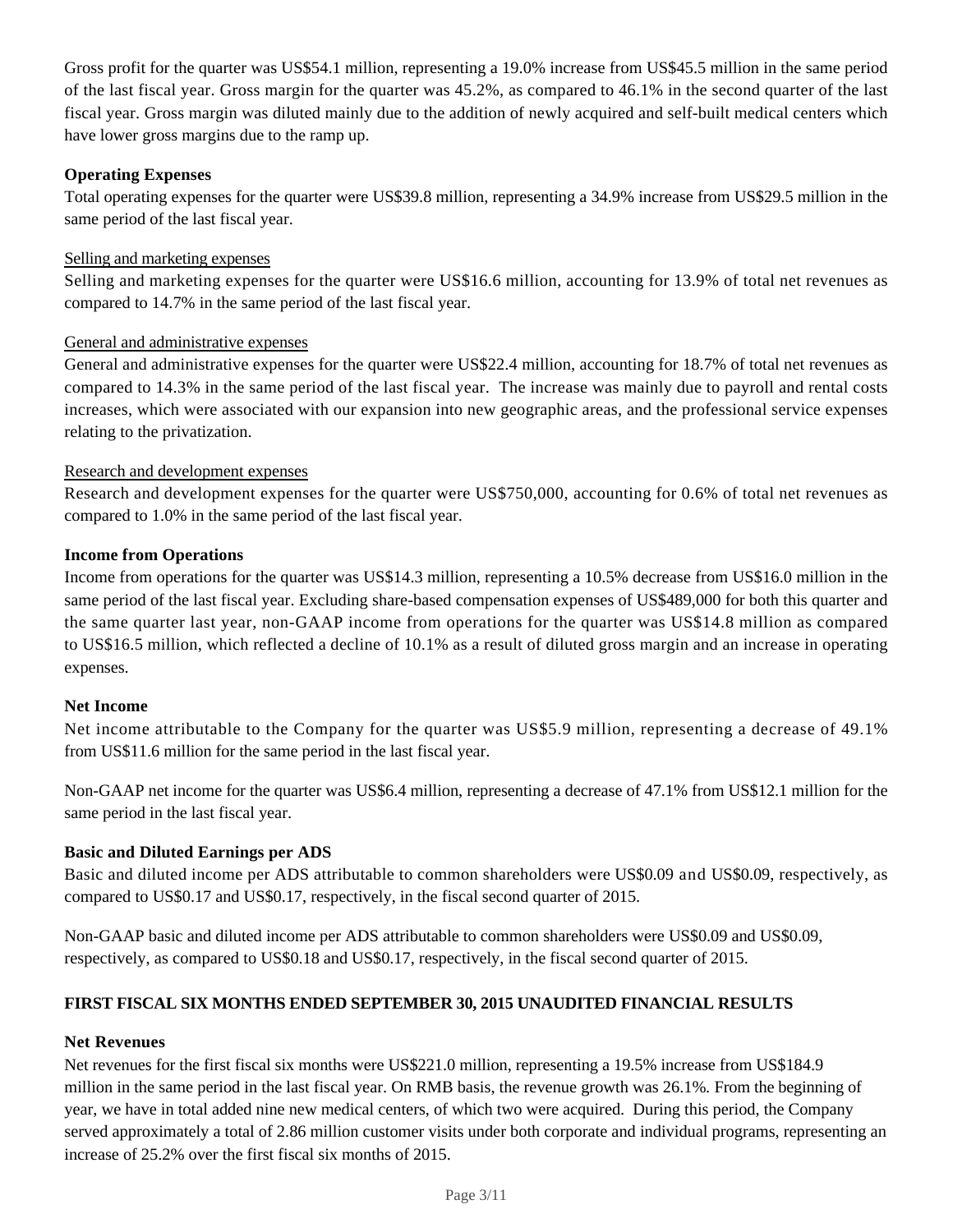The table below sets forth a breakdown of net revenues:

| $(US\$ s million            | <b>Fiscal Six Months Ended</b><br><b>September 30, 2016</b> | <b>Fiscal Six Months Ended</b><br><b>September 30, 2015</b> | YoY % Change |      |
|-----------------------------|-------------------------------------------------------------|-------------------------------------------------------------|--------------|------|
| <b>Medical Examinations</b> | 185.1                                                       | 155.6                                                       | 19.0         | %    |
| <b>Disease Screening</b>    | 16.3                                                        | 12.5                                                        | 30.1         | $\%$ |
| <b>Dental Services</b>      | 3.7                                                         | 3.1                                                         | 19.1         | $\%$ |
| <b>Other Services</b>       | 15.9                                                        | 13.7                                                        | 15.9         | $\%$ |
| <b>Total</b>                | 221.0                                                       | 184.9                                                       | 19.5         | %    |

*Medical Examinations*: Net revenues for the period were US\$185.1 million, representing a 19.0% increase from US\$155.6 million in the same period of last fiscal year. The strong performance was primarily due to an increase of 25.2% in the number of customer visits for medical examinations during the period while the blended average selling price remained stable around RMB450.

*Disease Screening*: Net revenues for the period were US\$16.3 million, representing a 30.1% increase from US\$12.5 million in the same period of last fiscal year.

*Dental Services*: Net revenues for the period were US\$3.7 million, representing a 19.1% increase from US\$3.1 million in the same period in the last fiscal year.

*Other Services*: Net revenues for the period were US\$15.9 million, representing a 15.9% increase from US\$13.7 million in the same period in the last fiscal year.

## **Cost of Revenues**

Cost of revenues for the period was US\$122.1 million, representing a 25.5% increase from US\$97.3 million in the same period in the last fiscal year.

#### **Gross Profit and Gross Margin**

Gross profit for the period was US\$98.9 million, representing a 12.8% increase from US\$87.6 million in the same period in the last fiscal year. Gross margin for the period was 44.7%, as compared to 47.4% in the same period of the last fiscal year. Gross margin was diluted mainly due to the additions of newly acquired and self-built medical centers which has lower gross margin due to the ramp up.

#### **Operating Expenses**

Total operating expenses for the period were US\$77.7 million, representing a 35.8% increase from US\$57.2 million in the same period in the last fiscal year.

#### Selling and marketing expenses

Selling and marketing expenses for the period were US\$34.9 million, accounting for 15.8% of total net revenues as compared to 15.4% in the same period in the last fiscal year.

#### General and administrative expenses

General and administrative expenses for the period were US\$41.1 million, accounting for 18.6% of total net revenues as compared to 14.6% in the same period in the last fiscal year. The increase was mainly due to payroll and rental costs increases, which were associated with our expansion into new geographic areas, and the professional service expenses relating to the privatization.

#### Research and development expenses

Research and development expenses for the period were US\$1.6 million, accounting for 0.7% of total net revenues as compared to 0.9% in the same period in the last fiscal year.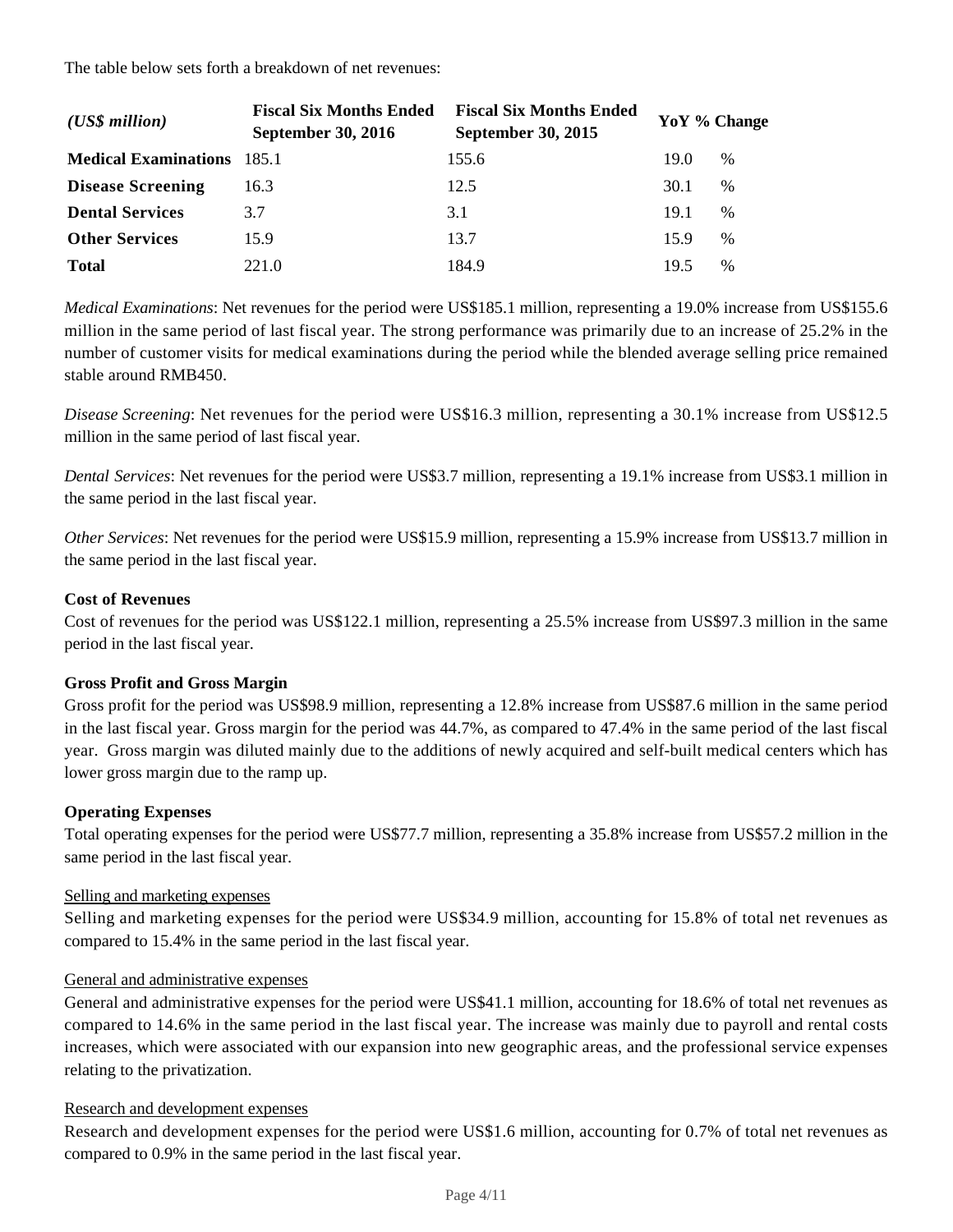## **Income from Operations**

Income from operations for the period was US\$21.2 million, representing a 30.4% decrease from US\$30.4 million in the same period in the last fiscal year. Excluding share-based compensation expenses of US\$973,000 for this period and US\$981,000 for the same period last year, non-GAAP income from operations for the period was US22.1 million as compared to US\$31.4 million, which reflected a decline of 29.5%.

#### **Net Income**

Net income attributable to the Company for the period was US\$8.0 million, representing a decrease of 64.2% from US\$22.3 million for the same period in the last fiscal year.

Non-GAAP net income for the period was US\$9.0 million, representing a decline of 61.5% from US\$23.3 million for the same period in the last fiscal year.

#### **Basic and Diluted Earnings per ADS**

Basic and diluted income per ADS attributable to common shareholders were US\$0.12 and US\$0.12, respectively, as compared to US\$0.32 and US\$0.32, respectively, in the first fiscal six months of 2015.

Non-GAAP basic and diluted income per ADS attributable to common shareholders were US\$0.13 and US\$0.13, respectively, as compared to US\$0.34 and US\$0.33, respectively, in the first fiscal six months of 2015.

## **Cash and Working Capital**

As of September 30, 2016, the Company's cash and cash equivalents and restricted cash totaled US\$72.0 million, as compared to US\$89.9 million as of June 30, 2016.

The net working capital was totaled US\$63.6 million as of September 30, 2016, with current assets of totaled US\$275.7 million and current liabilities of totaled US\$212.2 million, compared to net working capital of US\$90.9 million as of June 30, 2016.

#### **Conference Call**

iKang's management will host a conference call **at 8:00 am US Eastern Time (9:00 pm Beijing/Hong Kong Time)** on December 2, 2016, to discuss its quarterly results and recent business activities.

To participate in the conference call, please dial the following number five to ten minutes prior to the scheduled conference call time:

| China:                | 4001-200-539   |
|-----------------------|----------------|
| Hong Kong:            | 800-905-927    |
| <b>United States:</b> | 1855-298-3404  |
| International:        | $+656823-2299$ |
| Passcode:             | 7538185        |

The Company will also broadcast a live audio webcast of the conference call. The webcast will be available at http://ir.ikang.com.

Following the earnings conference call, an archive of the call will be available by dialing:

| China:                | 4001-842-240  |
|-----------------------|---------------|
| Hong Kong:            | 800-966-697   |
| <b>United States:</b> | 1866-846-0868 |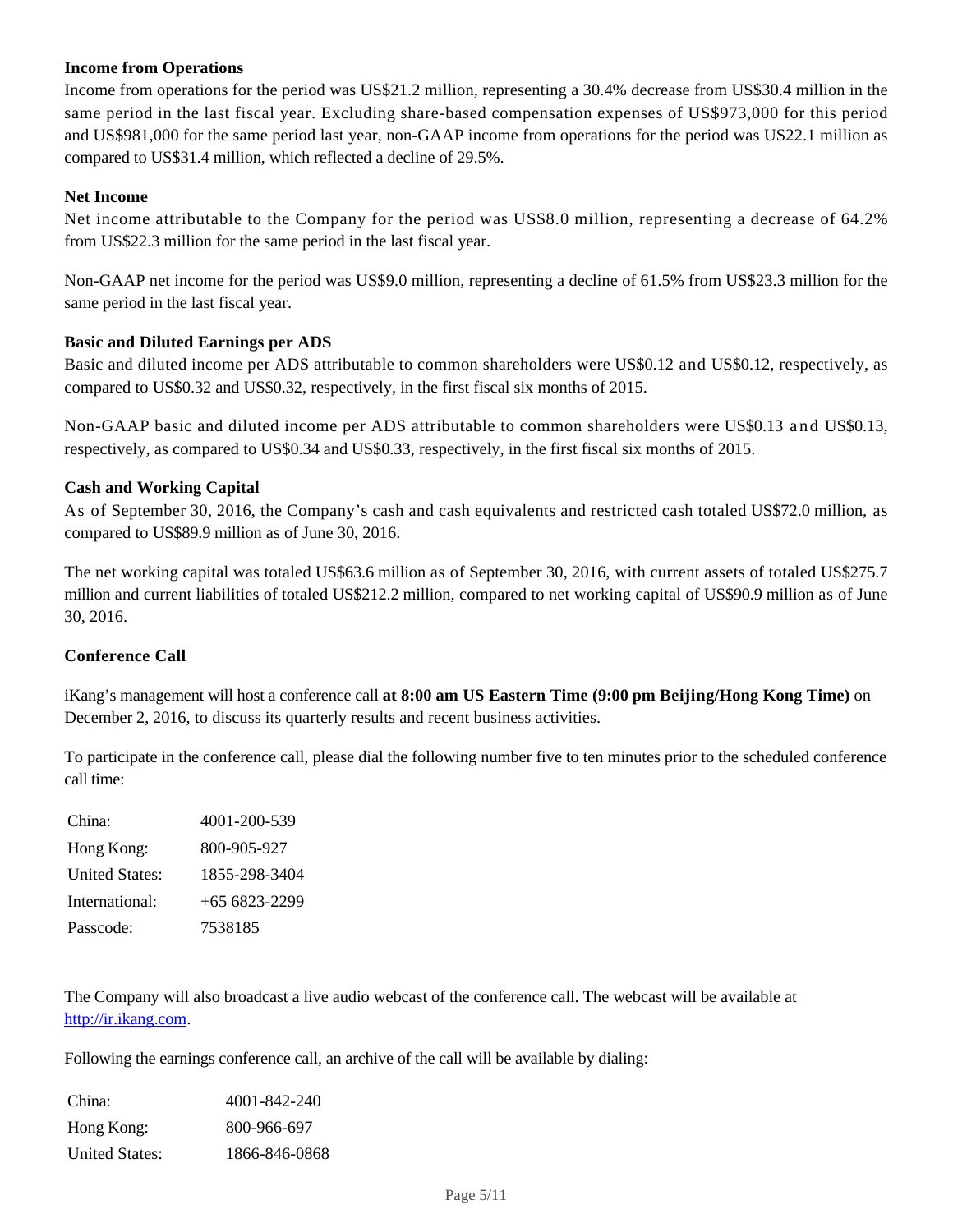International: +61-2-9641-7900 Replay Passcode: 7538185 Replay End Date: December 16, 2016

## **STATEMENT REGARDING UNAUDITED FINANCIAL INFORMATION**

The unaudited financial information set forth above is subject to adjustments that may be identified when audit work is performed on the Company's year-end financial statements, which could result in significant differences from this unaudited financial information.

## **NON-GAAP FINANCIAL MEASURES**

To supplement our consolidated financial statements which are presented in accordance with U.S. GAAP, we also use non-GAAP operating income, non-GAAP net income and non-GAAP EBITDA as additional non-GAAP financial measures. We present these non-GAAP financial measures because they are used by our management to evaluate our operating performance. We also believe that these non-GAAP financial measures provide useful information to investors and others in understanding and evaluating our consolidated results of operations in the same manner as our management and in comparing financial results across accounting periods and to those of our peer companies.

Reconciliation of non-GAAP operating income, non-GAAP net income and non-GAAP EBITDA to the most directly comparable financial measures calculated and presented in accordance with U.S. GAAP is set forth at the end of this release.

#### **About iKang Healthcare Group, Inc.**

iKang Healthcare Group, Inc. is the largest provider in China's fast growing private preventive healthcare services market, accounting for approximately 13.6% of market share in terms of revenue in calendar year 2014.

Through iKang's integrated service platform and established nationwide network of medical centers and third-party service provider facilities, the Company provides comprehensive and high quality preventive healthcare solutions, including a wide range of medical examination services and value-added services including disease screening and other services. iKang's customers are primarily corporate customers who contract with the Company to provide medical examination services to their employees and clients, and pay for these services at pre-negotiated prices. iKang also directly markets its services to individual customers. In the fiscal year ended March 31, 2016, the Company served a total of 4.6 million customer visits under both corporate and individual programs.

As of December 1, 2016, iKang's nationwide network consisted of  $96^{(1)}$  self-owned centers covering 28 of the most affluent cities in China, namely Beijing, Shanghai, Guangzhou, Shenzhen, Chongqing, Tianjin, Nanjing, Suzhou, Hangzhou, Chengdu, Fuzhou, Changchun, Jiangyin, Changzhou, Wuhan, Changsha, Yantai, Yinchuan, Weihai, Weifang, Shenyang, Xi'an, Wuhu, Guiyang, Ningbo, Jinan and Foshan as well as Hong Kong. The Company has also supplemented its self-owned medical center network by contracting with approximately 400 third-party service provider facilities in over 150 cities, which include select independent medical examination centers and hospitals across all of China's provinces, creating a nationwide network that allows iKang to serve its customers in markets where it does not have self-owned medical centers.

(1) Among the 96 self-owned medical centers, 2 medical centers are currently operated primarily by the minority shareholders of these medical centers or their parent company.

#### **Forward-looking Statements**

This press release contains forward-looking statements. These statements, including management quotes and business outlook, are made under the "safe harbor" provisions of the U.S. Private Securities Litigation Reform Act of 1995. These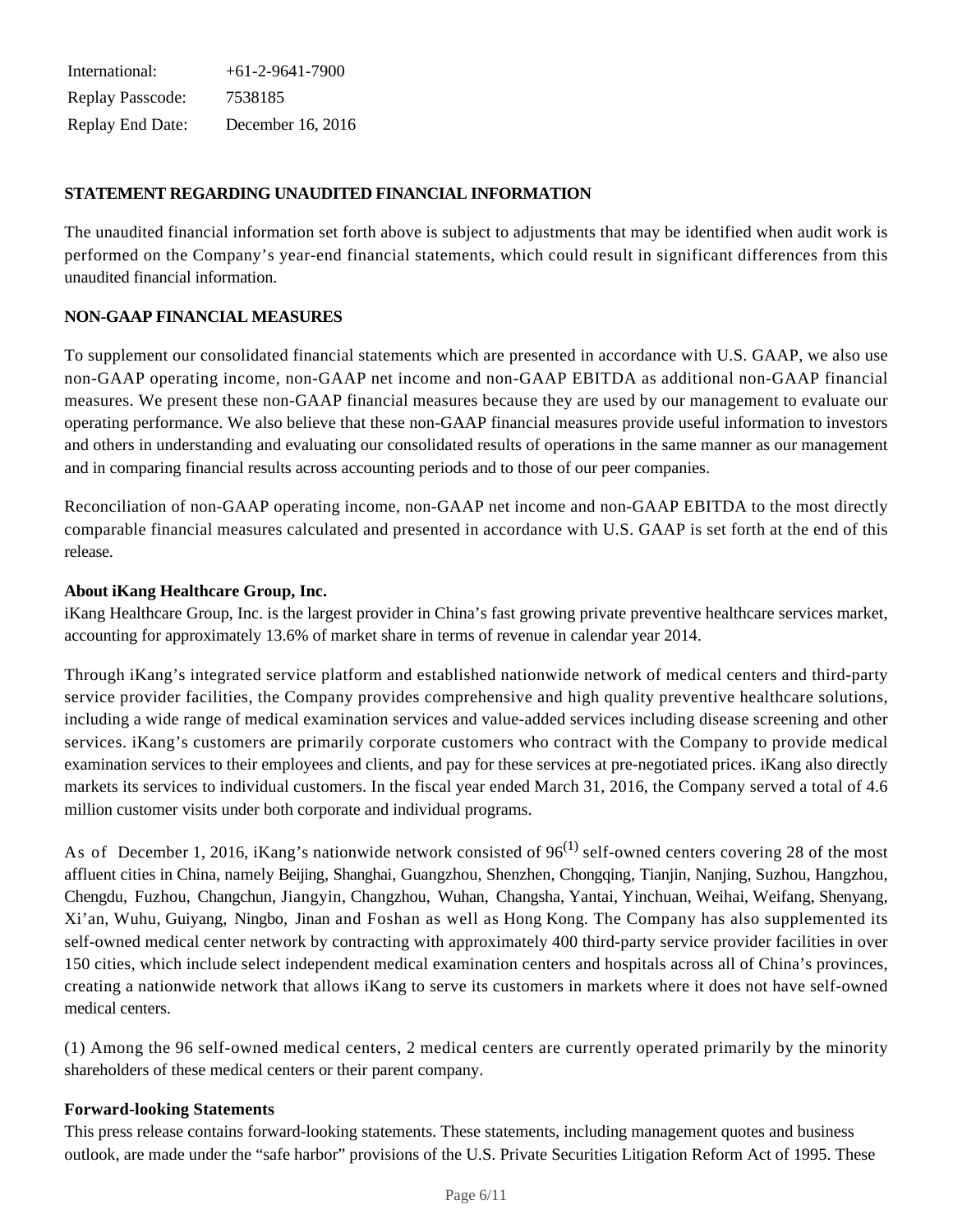forward-looking statements can be identified by terminology such as "will," "estimate," "project," "predict," "believe," "expect," "anticipate," "intend," "potential," "plan," "goal" and similar statements. iKang may also make written or oral forward-looking statements in its periodic reports to the U.S. Securities and Exchange Commission, in its annual report to shareholders, in press releases and other written materials and in oral statements made by its officers, directors or employees to third parties. Such statements involve certain risks and uncertainties that could cause actual results to differ materially from those expressed or implied in the forward-looking statements. These forward-looking statements include, but are not limited to, statements about: the Company's goals and strategies; its future business development, financial condition and results of operations; its ability to retain and grow its customer base and network of medical centers; the growth of, and trends in, the markets for its services in China; the demand for and market acceptance of its brand and services; competition in its industry in China; relevant government policies and regulations relating to the corporate structure, business and industry; fluctuations in general economic and business conditions in China. Further information regarding these and other risks is included in iKang's filing with the Securities and Exchange Commission. iKang undertakes no duty to update any forward-looking statement as a result of new information, future events or otherwise, except as required under applicable law.

#### **IKANG HEALTHCARE GROUP, INC.**

## **CONDENSED CONSOLIDATED BALANCE SHEETS**

### **(In thousands of US dollars, except share data and per share data)**

**(Unaudited)**

|                                                                         | As of     | As of                    |
|-------------------------------------------------------------------------|-----------|--------------------------|
|                                                                         | March 31, | September 30,            |
|                                                                         | 2016      | 2016                     |
| <b>ASSETS</b>                                                           |           |                          |
| Current assets:                                                         |           |                          |
| Cash and cash equivalents                                               | \$108,111 | \$71,982                 |
| Restricted cash                                                         | 31,836    |                          |
| Term deposits                                                           | 12,202    | $\overline{\phantom{a}}$ |
| Accounts receivable, net of allowance for doubtful accounts of \$14,329 | 74,163    | 120,034                  |
| and \$16,596 as of March 31, 2016 and September 30, 2016, respectively  |           |                          |
| Inventories                                                             | 4,015     | 4,783                    |
| Deferred tax assets-current                                             | 8,064     | 8,716                    |
| Amount due from a related party                                         | 4,653     | 5,019                    |
| Prepaid expenses and other current assets                               | 62,659    | 65,205                   |
| Total current assets                                                    | \$305,703 | \$275,739                |
| Property and equipment, net                                             | \$130,170 | \$144,673                |
| Acquired intangible assets, net                                         | 37,179    | 31,244                   |
| Goodwill                                                                | 108,839   | 110,323                  |
| Long-term investments                                                   | 200,108   | 191,881                  |
| Deferred tax assets-non-current                                         | 8,077     | 10,571                   |
| Rental deposit and other non-current assets                             | 13,565    | 15,740                   |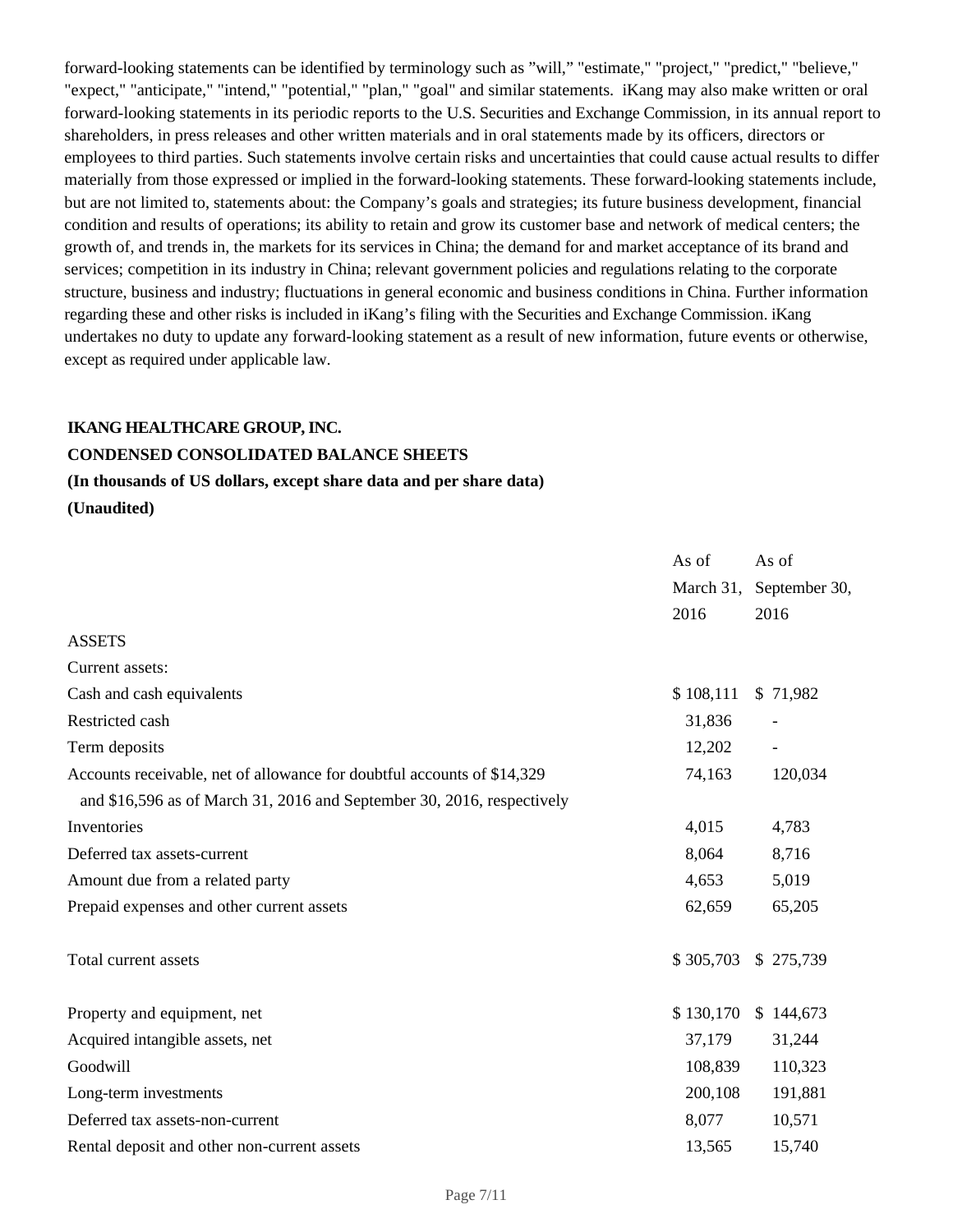# LIABILITIES, MEZZANINE EQUITY AND EQUITY (DEFICIT)

| Current liabilities:                                                                  |           |           |
|---------------------------------------------------------------------------------------|-----------|-----------|
| Accounts payable (including accounts payable of the consolidated VIEs                 |           |           |
| without recourse to iKang Healthcare Group, Inc. of \$22,685                          |           |           |
| and \$33,018 as of March 31, 2016 and September 30, 2016, respectively)               | \$28,135  | \$39,078  |
| Accrued expenses and other current liabilities (including accrued expenses            |           |           |
| and other current liabilities of the consolidated VIEs without recourse               |           |           |
| to iKang Healthcare Group, Inc. of \$41,319 and \$42,714 as of March 31, 2016         |           |           |
| and September 30, 2016, respectively)                                                 | 47,404    | 49,617    |
| Income tax payable (including income tax payable of the consolidated VIEs             |           |           |
| without recourse to iKang Healthcare Group, Inc. of \$7,386 and                       |           |           |
| \$8,986 as of March 31, 2016 and September 30, 2016, respectively)                    | 8,216     | 11,651    |
| Deferred revenues (including deferred revenues of the consolidated VIEs               |           |           |
| without recourse to iKang Healthcare Group, Inc. of \$52,210 and                      |           |           |
| \$59,469 as of March 31, 2016 and September 30, 2016, respectively)                   | 61,881    | 66,855    |
| Short term borrowings (including short term borrowings of the consolidated            |           |           |
| VIEs without recourse to iKang Healthcare Group, Inc. of \$53,364                     |           |           |
| and \$44,988 as of March 31, 2016 and September 30, 2016, respectively)               | 53,364    | 44,988    |
| Total current liabilities                                                             | \$199,000 | \$212,189 |
| Long-term borrowings (including long term borrowings of the consolidated              |           |           |
| VIEs and VIEs' subsidiaries without recourse to iKang Healthcare Group, Inc.          |           |           |
| of \$229,467 and \$197,661 as of March 31, 2016 and September 30, 2016, respectively) | 229,467   | 197,661   |
| Deferred tax liabilities-non-current (including deferred tax liabilities              |           |           |
| non-current of the consolidated VIEs without recourse to iKang                        |           |           |
| Healthcare Group, Inc. of \$9,422 and \$8,249 as of March 31, 2016 and                |           |           |
| September 30, 2016, respectively)                                                     | 9,772     | 8,509     |
| <b>TOTAL LIABILITIES</b>                                                              | \$438,239 | \$418,359 |
| Equity:                                                                               |           |           |
| Total iKang Healthcare Group, Inc. shareholders' equity                               | 342,826   | 339,057   |
| Non-controlling interests                                                             | 22,576    | 22,755    |
| <b>TOTAL EQUITY</b>                                                                   | 365,402   | 361,812   |
|                                                                                       |           |           |

TOTAL LIABILITIES AND EQUITY \$ 803,641 \$ 780,171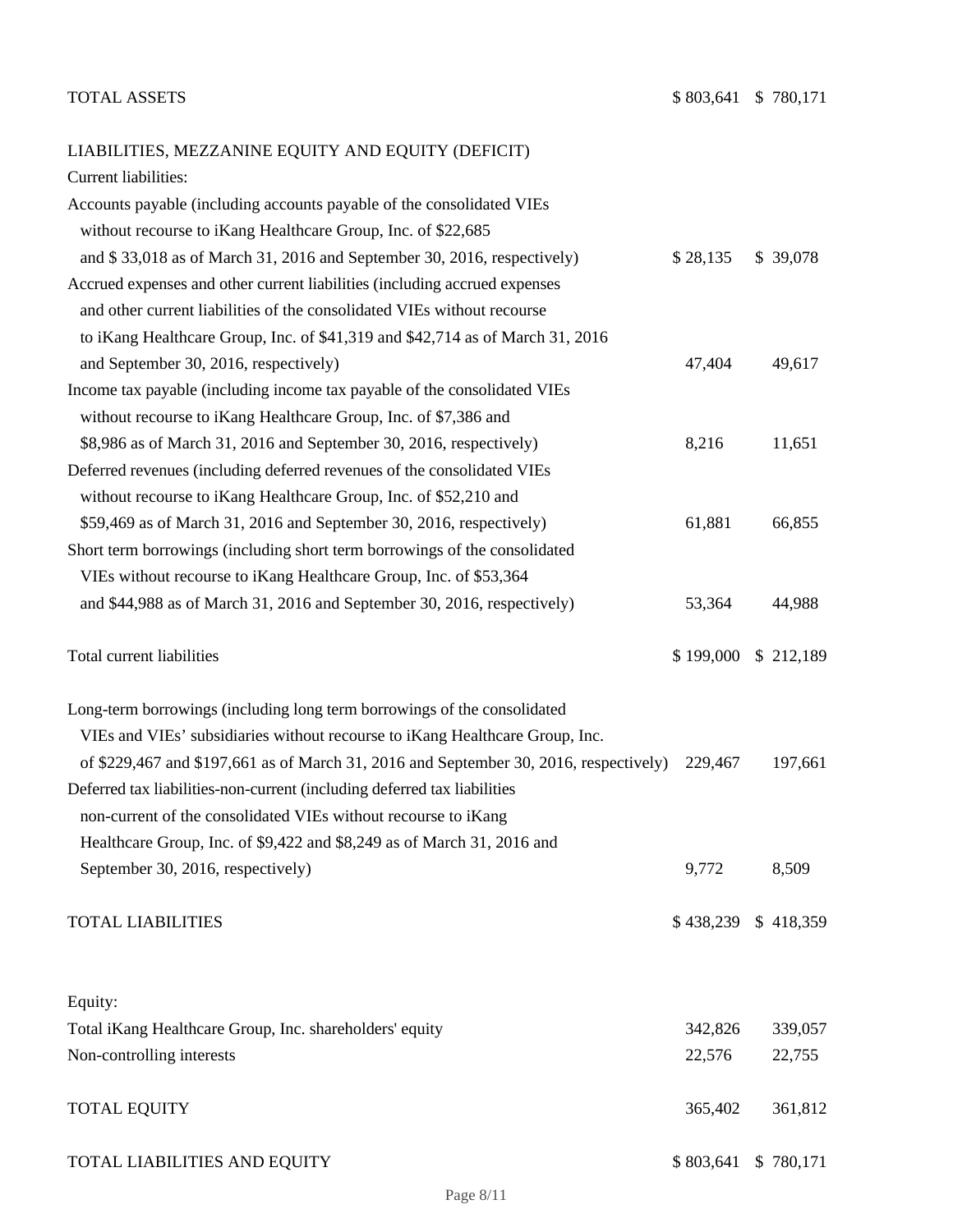# **IKANG HEALTHCARE GROUP, INC. CONDENSED CONSOLIDATED STATEMENTS OF OPERATIONS (In thousands of US dollars, except share data and per share data)**

**(Unaudited)**

|                                                                     | Three-month periods |  |                    | Six-month periods |               |  |           |   |
|---------------------------------------------------------------------|---------------------|--|--------------------|-------------------|---------------|--|-----------|---|
|                                                                     | ended September 30  |  | ended September 30 |                   |               |  |           |   |
|                                                                     | 2015                |  | 2016               |                   | 2015          |  | 2016      |   |
| Net revenues                                                        | \$98,642            |  | \$119,749          |                   | \$184,939     |  | \$220,987 |   |
| Cost of revenues                                                    | 53,152              |  | 65,628             |                   | 97,304        |  | 122,133   |   |
| Gross profit                                                        | \$45,490            |  | \$54,121           |                   | \$87,635      |  | \$98,854  |   |
| Operating expenses:                                                 |                     |  |                    |                   |               |  |           |   |
| Selling and marketing expenses                                      | \$14,453            |  | \$16,624           |                   | \$28,484      |  | \$34,925  |   |
| General and administrative expenses                                 | 14,101              |  | 22,443             |                   | 27,068        |  | 41,145    |   |
| Research and development expenses                                   | 961                 |  | 750                |                   | 1,678         |  | 1,634     |   |
| Total operating expenses                                            | \$29,515            |  | \$39,817           |                   | \$57,230      |  | \$77,704  |   |
| Income from operations                                              | \$15,975            |  | \$14,304           |                   | \$30,405      |  | \$21,150  |   |
| Interest expense                                                    | 393                 |  | 3,082              |                   | 789           |  | 6,363     |   |
| Interest income                                                     | 108                 |  | 237                |                   | 294           |  | 613       |   |
| Income before income tax expenses and loss from                     |                     |  |                    |                   |               |  |           |   |
| equity method investments                                           | \$15,690            |  | \$11,459           |                   | \$29,910      |  | \$15,400  |   |
| Income tax expenses                                                 | 4,174               |  | 2,865              |                   | 7,957         |  | 3,850     |   |
| Loss from equity method investments                                 |                     |  | (2,125)            | $\mathcal{L}$     | $\frac{1}{2}$ |  | (3,162)   | ) |
| Net income                                                          | \$11,516            |  | \$6,469            |                   | \$21,953      |  | \$8,388   |   |
| Less: Net (loss)/income attributable to<br>non-controlling interest | (107)               |  | 548                |                   | (332)         |  | 401       |   |
| Net income attributable to iKang Healthcare Group,<br>Inc.          | \$11,623            |  | \$5,921            |                   | \$22,285      |  | \$7,987   |   |
| Net income attributable to common shareholders                      |                     |  |                    |                   |               |  |           |   |
| of iKang Healthcare Group, Inc.                                     | \$11,623            |  | \$5,921            |                   | \$22,285      |  | \$7,987   |   |

Page 9/11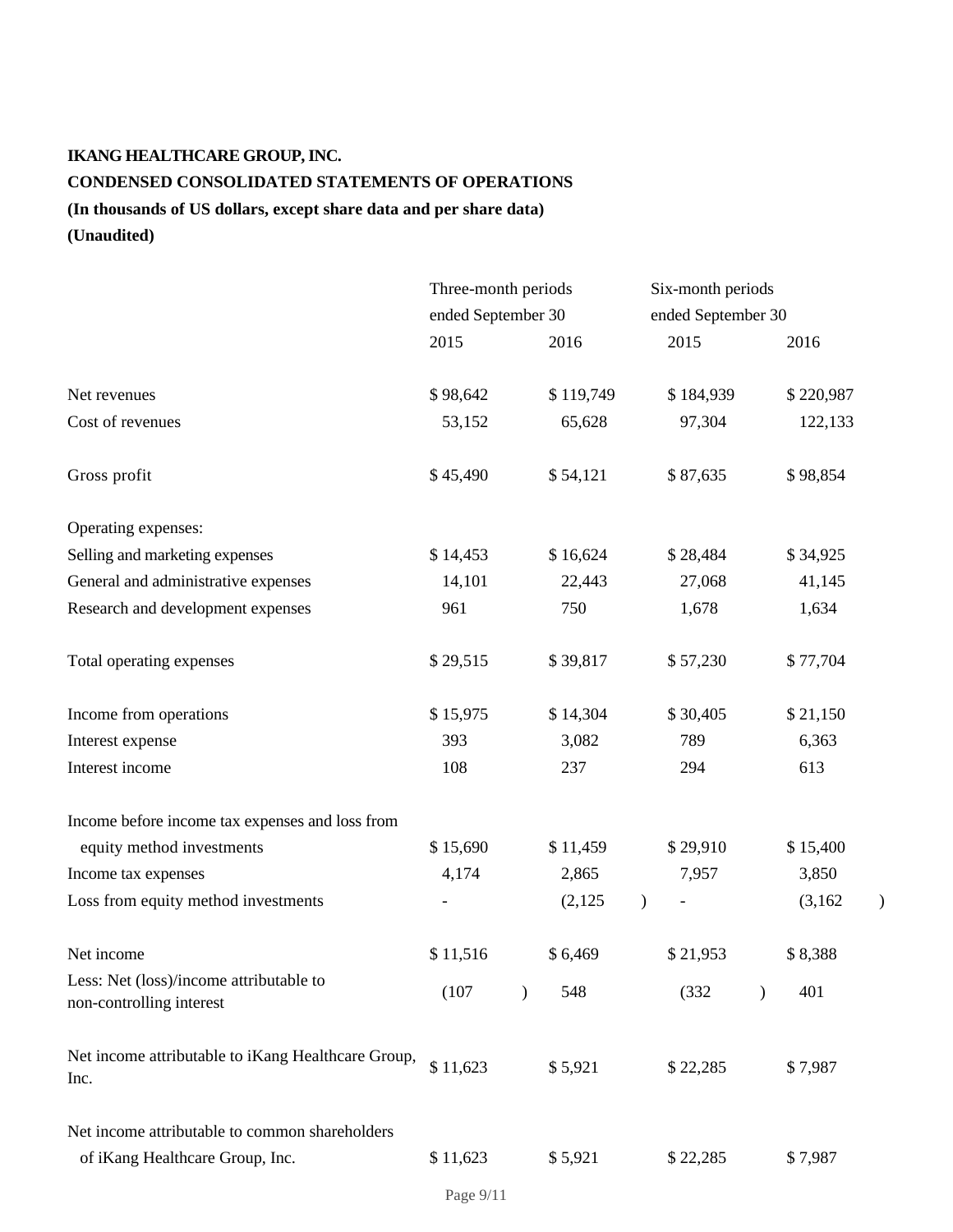| Net income per share attributable to common<br>shareholders |              |            |              |            |
|-------------------------------------------------------------|--------------|------------|--------------|------------|
| of iKang Healthcare Group, Inc.                             |              |            |              |            |
| <b>Basic</b>                                                | \$0.34       | \$0.17     | \$0.65       | \$0.24     |
| Diluted                                                     | \$0.33       | \$0.17     | \$0.63       | \$0.23     |
| Net income per ADS (one common share equals to<br>two ADSs) |              |            |              |            |
| Basic                                                       | \$0.17       | \$0.09     | \$0.32       | \$0.12     |
| Diluted                                                     | \$0.17       | \$0.09     | \$0.32       | \$0.12     |
| Weighted average shares used in calculating net             |              |            |              |            |
| income<br>per common share                                  |              |            |              |            |
| <b>Basic</b>                                                | 34, 361, 539 | 33,985,212 | 34, 361, 539 | 33,970,222 |
| Diluted                                                     | 35,218,237   | 34,578,970 | 35,231,324   | 34,566,243 |
|                                                             |              |            |              |            |

# **IKANG HEALTHCARE GROUP, INC.**

# **RECONCILIATION OF GAAP AND NON-GAAP RESULTS**

# **(In thousands of US dollars, except share data and per share data)**

# **(Unaudited)**

|                                                                 | Three-month periods |                    |          | Six-month periods |  |  |
|-----------------------------------------------------------------|---------------------|--------------------|----------|-------------------|--|--|
|                                                                 |                     | ended September 30 |          | ended September   |  |  |
|                                                                 | 2015                | 2016               | 2015     | 2016              |  |  |
| Income from operations                                          | \$15,975            | \$14,304           | \$30,405 | \$21,150          |  |  |
| Add:                                                            |                     |                    |          |                   |  |  |
| Share-based compensation expenses                               | 489                 | 489                | 981      | 973               |  |  |
| Non-GAAP operating income                                       | \$16,464            | \$14,793           | \$31,386 | \$22,123          |  |  |
| Net income attributable to iKang Healthcare Group, Inc.<br>Add: | \$11,623            | \$5,921            | \$22,285 | \$7,987           |  |  |
| Share-based compensation expenses                               | 489                 | 489                | 981      | 973               |  |  |
| Non-GAAP net income                                             | \$12,112            | \$6,410            | \$23,266 | \$8,960           |  |  |